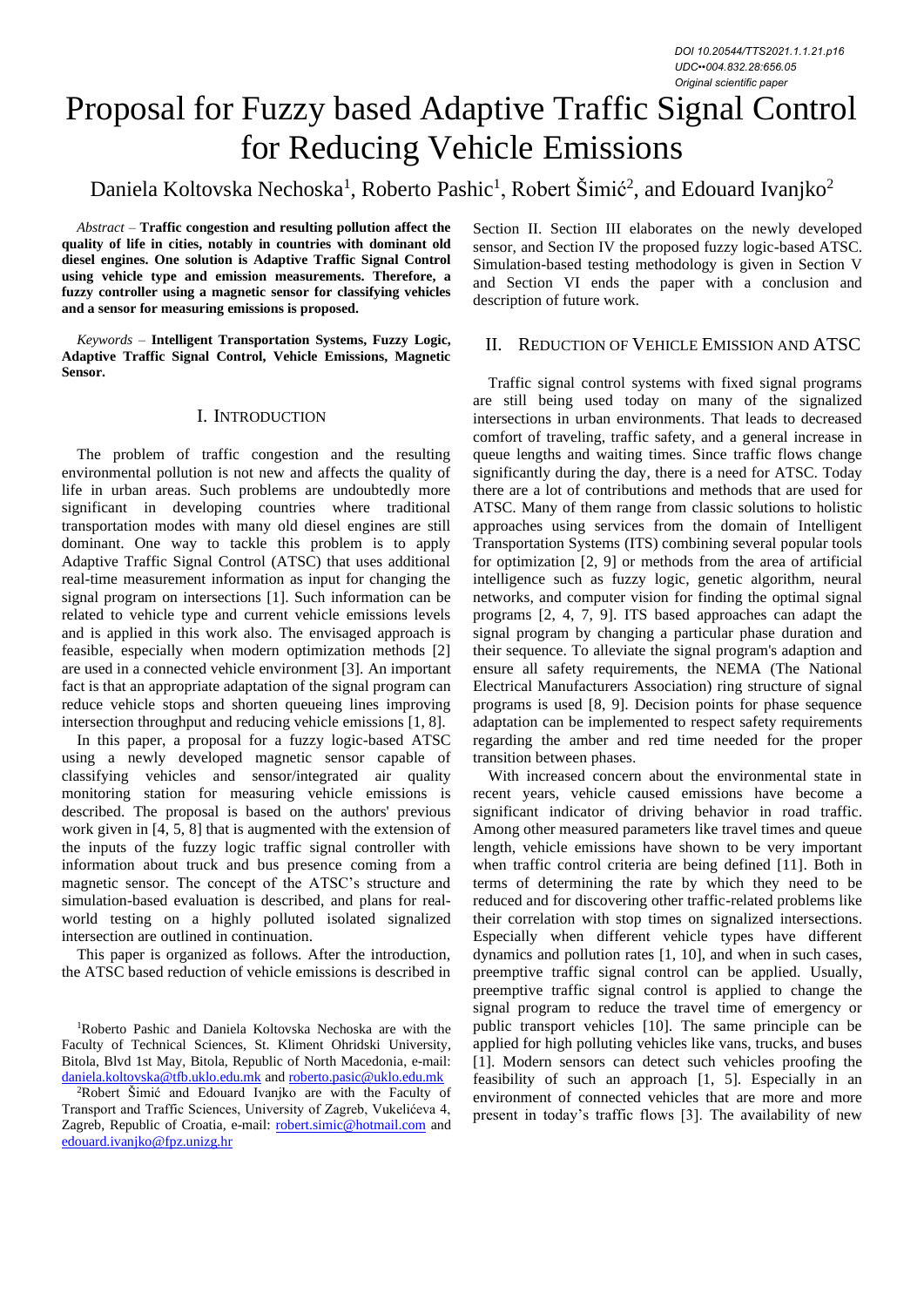measurements triggered the research about the correlation between vehicle emissions and traffic control strategies [11].

Reducing the number of stops and acceleration and deceleration cycles of high polluting vehicles reduces their fuel consumption and emission. At the same time, there is a positive effect on all other vehicles (mainly cars) also. This positive effect results from the fact that high polluting vehicles like vans, trucks, and buses have slower dynamics then cars acting as a traveling bottleneck/congestion point on the road. This is most evident for the high-loaded trucks. Since still today most vans, trucks, and buses use diesel engines, they contribute significantly to traffic-related pollution. Defining better traffic control strategies for protected areas of a city (usually city center) can, thus, reduce the pollution resulting from road traffic [11].

# III. MEASUREMENT OF VEHICLE EMISSIONS AND VEHICLE CLASSIFICATION

Road transport is a significant contributor to emissions of greenhouse gases and air pollution. According to the European Environment Agency (EEA), the road transport sector is responsible for almost one-fifth of Europe's greenhouse gas emissions [12]. Measuring exhaust emission from vehicles is a complex issue; there is a significant difference between official emission measurements and vehicle performance on the road. For example, nitrogen oxides  $(NO_x)$ , a major air pollutant that harms health and the environment, can be more than seven times higher under realworld driving conditions for new vehicles than in official tests. New vehicles can emit up to 40% more carbon dioxide  $(CO<sub>2</sub>)$  than official measurements would indicate [13]. Thus, the on-road vehicles sensing/counting are not sufficient to determine the actual level of emissions based on laboratory emission data.

A significant advantage in this proposal is the four-leg isolated signalized intersection measurement of emission and air pollution with one integrated air quality monitoring station based on SAM3x (ARM Cortex M3, 32-bit MCU) with Inova PM10/2.5 sensor, Winsen CO,  $CO_2$ ,  $NO_x$ , and  $SO_x$  gas sensors, Sensirion temp/hum sensor, with Real-Time Clock and Data Logging on SD card, followed with four sensor nodes (for each intersection approach lines one) for vehicle sensing/counting based on the triple-axis HMC class magnetometer from Honeywell and ESP32 Espressif ultralow-power MCU (Fig. 1). Air quality monitoring station and magnetometer sensor nodes use an ESP32-NOW low power 2,4GHz Wi-Fi communication protocol to communicate with a master access point. All measured data will be stored on a server and available to the ATSC.

After successful on-road vehicle sensing/counting, the vehicle classification process is very important. The later addresses the process and methodology to classify a vehicle signature in a specific format into a pre-defined vehicle class (e.g., passenger vehicle, bus, or truck [5]). For the purpose of our proposal, the vehicle magnetic signature from each magnetic sensor node needs to be transformed into averagebar and hill-pattern recognition schemes [14]. Such recognition schemes depend on vehicle types enabling a high accuracy classification of vehicles. Vehicle sensing/counting and vehicle classification data followed with real-time data from an air quality monitoring station implemented on a fourleg signalized intersection are real input data for the proposed fuzzy-based ATSC.



Fig. 1. The procedure and communication protocol for data collection

# IV. PROPOSED FUZZY LOGIC CONTROL METHOD

Apart from day-to-day use in reoccurring and predictable traffic scenarios, adaptive fuzzy traffic control systems serve well in non-recurring traffic situations and can be used to decrease the overall number of stops and travel times significantly [4,8]. Subsequently, this effect also decreases overall fuel consumption and, therefore, also vehicle emissions. Further use of fuzzy-based systems for ATSC, which rules were additionally optimized with the genetic algorithm, shows that Carbon Monoxide (CO), Hydrocarbons (HC), Nitrogen Oxides ( $NO<sub>x</sub>$ ), and Carbon Dioxide ( $CO<sub>2</sub>$ ) were all strongly correlated with fuel consumption except for  $NO<sub>x</sub>$  [7]. The research paper [8] shows vehicle emission values simulated on an isolated intersection model along with the measured fuel consumption. All the scenarios in [8] show improvement in terms of decreasing the emission rate compared to the fixed traffic control scenario, especially the one with the highest traffic demand.

The proposed adaptive system is an augmentation of the fuzzy traffic controller described in earlier work [4]. It consists of two fuzzy controllers, one for controlling the adaptive phase duration, and the other one for controlling the adaptive phase sequence. Each one is using different sets of interference rules and membership functions while working simultaneously during operation. In this paper, trapezoidal membership functions and Mamdani based inference are used. Both systems are used to calculate the output "Urgency" of the current phase. It describes which phase is the most urgent one, and therefore, it should be the next one executed in the current signal cycle decision point. The cumulative urgency of a particular phase is calculated using Eq. 1:

$$
U_p = \frac{\sum_{i=1}^n U l}{n},\tag{1}
$$

where  $U_p$  is the urgency of a particular phase; n is the number of lanes in a certain phase; and Ul is the urgency of a certain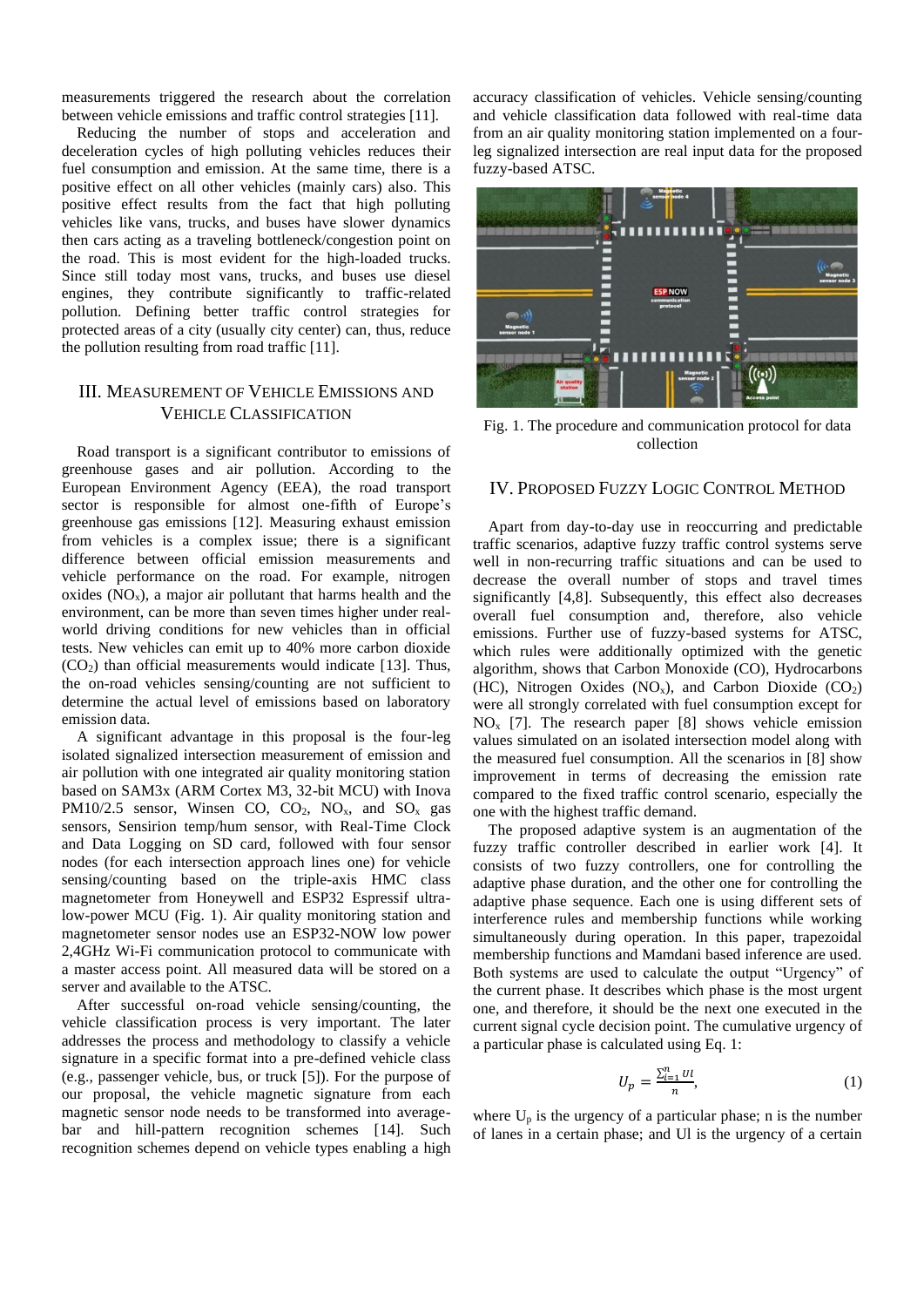lane obtained using the proposed fuzzy logic interference system. The urgency value is from the interval [-1,1] and enables phase shortening and prolongation. To obtain the final duration of a particular phase, the following equations are applied:

$$
\Delta T = U_p \cdot \Delta T_{max},\tag{2}
$$

$$
\Delta T_{max} = T_p \cdot CDC,\tag{3}
$$

where  $\Delta T$  is the final duration of a particular phase,  $\Delta T_{max}$  is the maximum amount of time a phase can be shortened/prolonged, and CDC is the maximum duration change coefficient. The later is usually set to a value between 0.20 and 0.30, denoting a maximal relative duration change between 20 and 30% of a particular phase. Obtained phase duration and sequence adaptation are applied in the scope of a control loop given in Fig. 2.







Fig. 3. Block scheme of the proposed fuzzy ATSC

The proposed adaptive system for phase sequence and duration further enables the processing of gathered vehicle type data as it is presented in Fig. 3. Its purpose is estimating the influence on the environmental aspect of the observed isolated intersection. The proposed enhancement of the existing system consists of added weight coefficients assigned to the vehicle classification types before the final signal program compatible with the NEMA ring structure is generated. For example, vehicle type "truck" has a weight coefficient of 1.2, while vehicle type "car" has a weight coefficient of 0.8. These values are then used to adjust the values of the already calculated output "Urgency," by multiplying them and therefore adding vehicle type into consideration. The addition of vehicle classification to the

adaptive control system serves as a means of measuring the rate at which the air pollution on the isolated intersection is being increased, based on the number of vehicles in certain classes. The results of the pollution rate will be used to adjust the reasoning rules of the proposed fuzzy ATSC further.

## V. SIMULATION METHODOLOGY FOR TESTING

The urban intersections are a vital element of transport infrastructure and have a significant impact on traffic efficiency and environmental aspects. Before a real-world implementation of a solution in the form of ATSC, it is best practice to consider all the parameters and evaluate them using a microscopic traffic simulator with realistic traffic scenarios. Taking the purpose of the ATSC into account, it is crucial to test the newly constructed ATSC against the already existing fixed signal program across different traffic demand scenarios to accommodate for possible inconsistencies.

The testing and evaluation of the proposed adaptive system will be performed on a highly polluted, isolated urban intersection. The chosen intersection is located in the wider urban area of the city of Bitola, North Macedonia, as displayed in Fig. 4. To collect research data for the evaluation of the proposed ATSC, the following field data will be measured using the produced sensor from results described in [5]: a) geometric elements of the chosen intersection, and b) vehicle volume and data from the magnetic sensor capable of classifying vehicles and sensor/integrated air quality monitoring station for measuring vehicle emissions.



Fig. 4. Intersection design

The proposed traffic controller will be tested using microscopic simulator VISSIM, vehicle emission simulator EnViVer, and the programming platform Matlab. The procedure of communications and information processing data of the software mentioned above tools is as follows. The VISSIM COM interface provides a connection between micro simulator VISSIM and Matlab platform and enables them to exchange data and in real-time. Traffic flow parameters for the chosen isolated four-leg intersection created in VISSIM are collected, calculated, and executed using appropriate functions created in Matlab. Matlab function has access to detectors in VISSIM, which enables simulating the work of